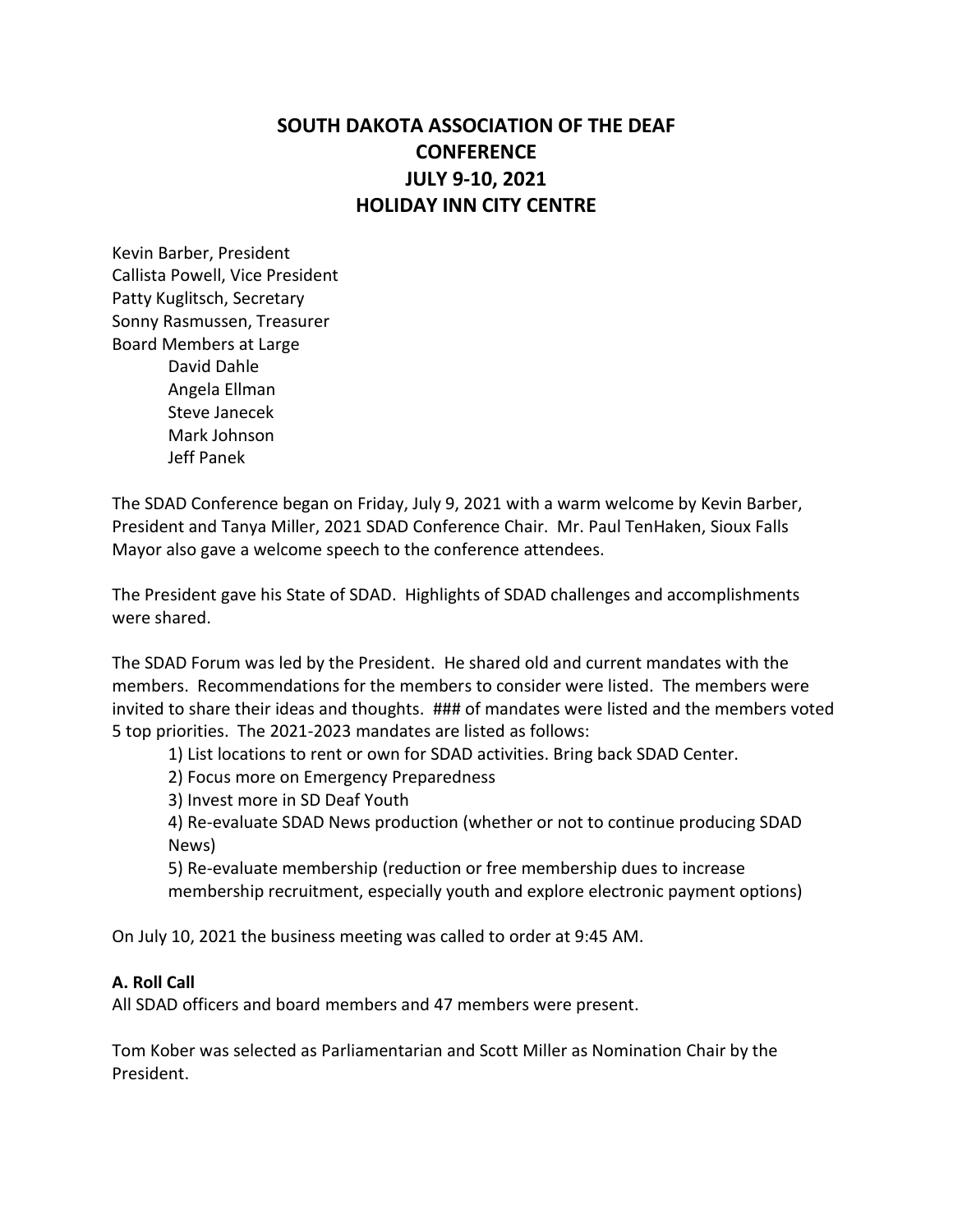#### **B. Approval of the 2019 Conference minutes**

Larry Puthoff (Steven Schnable) moved to approve the minutes as distributed. Carried

Reports from the Officers and Committee Chairs were distributed electronically and manually.

# **C. Officers and Standing Committees**

#### **President:**

His report was given as the State of SDAD presentation on Friday night.

#### **Conference Chair:**

Conference schedule was shared and there were many door prizes to draw during the day.

#### **Vice President:**

Teresa Nold and Callista Cline shared their highlights. Two main focuses were fundraising and SDAD apparel. Cline announced that members themselves could order SDAD apparel online. Pictures of T-shirts and sweatshirts were shown.

#### **Secretary:**

No report

#### **Treasurer:**

The financial performance was shared with the members, including balance sheet. The proposed budget for 2021-2023 was also shared.

Recommendations for the members to consider and vote were listed:

- Transfer \$30,000 from the General Fund to the SDAD Foundation
- Close the All-Classes Reunion Remaining Fund and transfer the fund to the General Fund
- Close the SDAD Cultural Heritage Center remaining fund and transfer to the General Fund.

#### **Auditors:**

LaDonna Haake, one of the auditors who were present said all reports were correct and she agreed with the Treasurer's reports.

## **Cultural Heritage Center:** (Scott Miller)

Two-year accomplishments were listed:

- PastPertfect Web Edition It was purchased and set up and up running. Currently work with two volunteers.
- SDAD News/Social Media Shared historic information and articles with the members via email distribution

Goals were listed the Chair would like to accomplish for the next 2 years.

One action item was to ask the members for their consideration to set up a \$15K fund for a contractual service to digitize all photos, articles, etc.

**Education:** (Anne Land)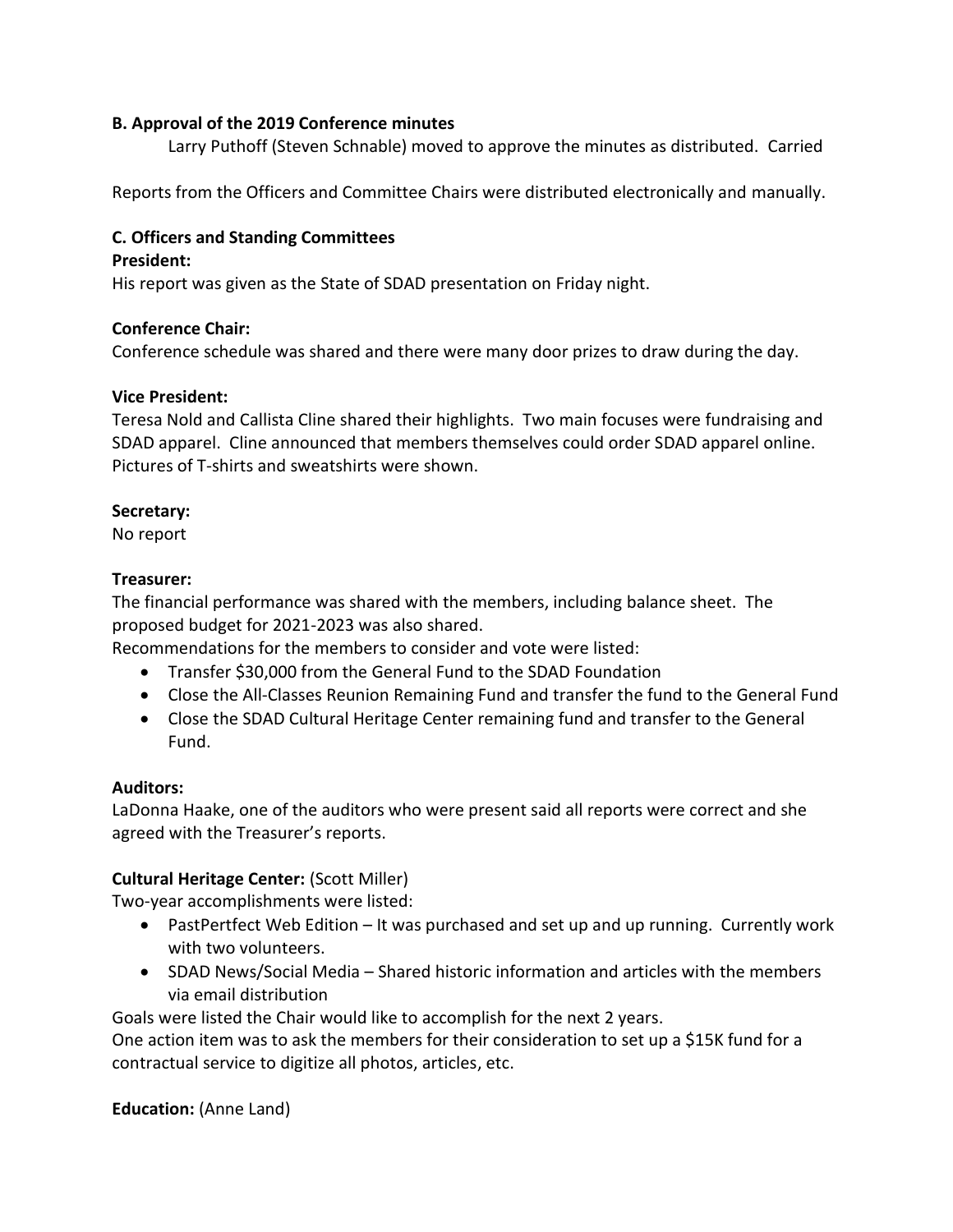Highlights of two-year activities were shared, including passages of HB 1228: Expands the language and literacy development milestones (LEAD-K) to age of 21; near passage of SB 117, which would have ensured the SD DOE implemented Deaf Child Bill ofRights (DCBR); Expanded funding for professional training for DOE and teachers about deaf education. The committee met with Disability Rights SD to consider a coordinated (including NAD legal parent training on student rights and expand understanding of communication access. Plans were on hold due to COVID restrictions.

Met several times with former Secretary of Education, Ben Jones, and Director of Special Education, Linda Turner to review the Special Education Interagency Agreement, offer input on the use of the 2020 funding available for teacher training regarding deaf students, update status on the LEAD-K milestones and 2020 expanded milestone measures.

Current Secretary of Education, Tiffany Sanderson, has been non-responsive to requests to meet with the SDAD Education Committee.

# **Finance:** (Sam Whittle)

The committee met and approved the following proposals:

- Increase from \$1,000 to \$2,000 to support SDAD museum for the operating purposes.
- Support the budget of \$11,000 for some legislative activities.
- Recommendation of Mr. Scott Miller's need to run the PastPerfect WebEdition to pay two fees of \$1,245.00 at one time and the annual fee of \$870.00.
- Request of \$10,000.00 for the 2021 SDAD Conference committee's operating needs.

# **Games:** (Justin Behrens)

Highlights included:

- Cleaned up the Game Policies language to current language
- Passed out survey to determine times for Bingo and SFingo, also second game
- Majority of survey choose 7 pm for both games and both games instead of 1game for Bingo and SFingo
- Hosted Super Bowl party for fundraising purposes.

# **Governance:** (Tom Kober)

Met and reviewed recommendations for the Board's approval which included: Legislative Guidelines; Games Policies and Conference Policies and Procedures.

Received five proposals for bylaws changes. The committee reviewed and made recommendations for the members' consideration and approval.

Next up for discussion was bylaws proposals:

## **First Reading:**

A: From Kevin Barber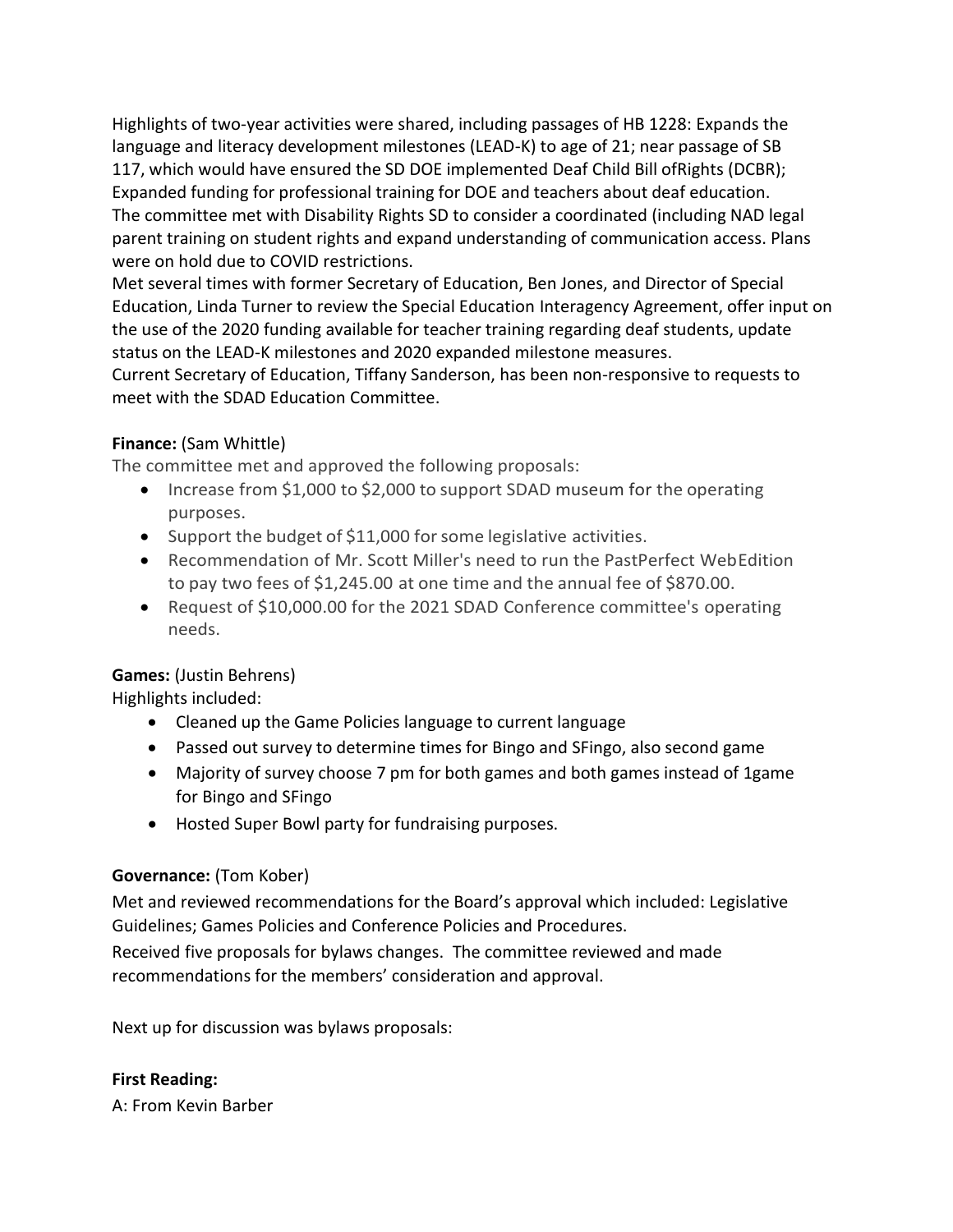**Section 8:03: Auditing Committee**. Composition of a chair and two other committee members. The chair shall be appointed by the President. The term will be based on 1-2-3 years term rotation.

Governance Recommendation: Do pass Members voted: 49 Ayes and 0 Nay Passed

#### B: From David Dahle

**Section 6:01: Regular Meetings**. Change language – Meet at least once per quarter, and may set additional meeting dates as deemed necessary.

Governance Recommendation: Do not pass

Members voted: 11 Ayes and 22 Nays Failed

#### C: From David Dahle

**Section 3:06: Honorary Life Membership**. A sub-category be established to allow longtime members that transfer to long-term care in their later years to remain a member without charge, in recognition of their years of support.

Governance Recommendation: Do not pass but refer to House Policies.

Members voted: 44 Ayes and 0 Nays Passed

D: From Larry Puthoff

**Section 4.03: Office-Holding Limitations**. No two immediate family members may serve on the SDAD Board during the same term of office.

Governance Recommendation: Do pass

Members voted: 31 Ayes and 8 Nays Passed

E: From Patty Kuglitsch

**Section 8.01: Standing Committees**. Change the word from "Technology" to "Accessibility".

Governance Recommendation: Do pass

Members voted: 41 Ayes and 0 Nays Passed

## **Second and Final Reading**

The members went through the new by-laws with the changes. The new by-laws were approved as whole. 41 Ayes and 0 Nays Carried. It will become effective right after the meeting.

## **Hall of Fame:** (Scott Miller)

A meeting was held in early February and we voted our new inductees for 2021:

- Charlotte VanBockern, Education
- Deborah Brozik, Community Services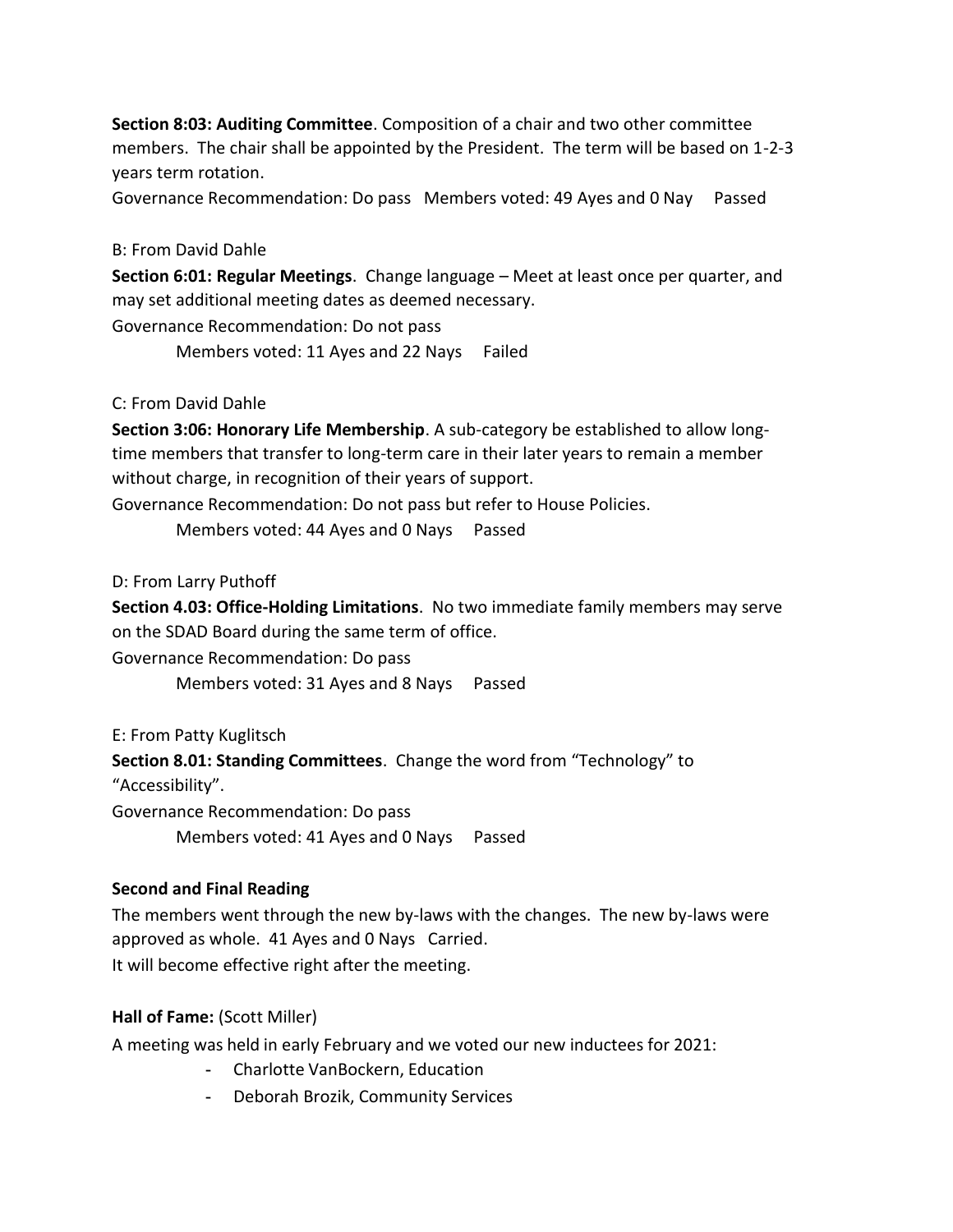- LeRoy EagleBear, Community Services

Plans were made for Hall of Fame Ceremony and luncheon.

Some goals for 2021-2023 were listed such as fundraising, creation of a new logo and reevaluation of criteria.

# **Legislative:** (Ben Soukup)

In 2020 three potential legislative bills were identified but only two bills were pursued:

- 1. Senate Bill 117 **-** Deaf Child's Bill of Rights (Strengthen the law) which was failed.
- 2. House Bill 1228 Lead-K (Enforce DOE's responsibility to properly identify and monitor progress of children with hearing loss when they are identified as secondary or third disability and monitor language andliteracy development, age birth through 18 or 21) which was passed.

In 2021 there were no legislative activities due to COVID pandemic.

# **Public Relations:** (Deb Kuglitsch)

There were lots of PR activities which included revamp of SDAD website; creation of flyers, posters and program book; edits of conference videos and production of SDAD News. SDAD Information/announcements were disseminated on a regular basis.

# **Technology:** (Tom Kober)

Some issues in regards of communication accessibility were identified and addressed. The issues included interpreting and captioning at Legislative committees and full House/Senate meetings and interpreting and captioning at city meetings Worked with SDIA-RID on Interpreter Certification issues Discussed and developed and disseminated a DMV survey (identification on drivers' license and communication accessibility). Had good results and decided not to pursue legislative action.

## **D. Reports of Special or Selected Committees**

**Taskforce for the Quality of Lives of Deaf and Hard of Hearing Individuals:** (Ben Soukup) Individuals were identified who would be good to serve on the taskforce. When COVID-19 happened, everything was affected and also it affected our daily lives. It was difficult to measure the quality of lives of individuals who are deaf and hard of hearing during the pandemic as we experienced huge changes and challenges. The kind of lives we had before the pandemic is not the same as what we are having now. It's difficult to evaluate the quality of lives. When the pandemic is quieteddown and everything goes back to normal, we should have a taskforce maybe in 2022. Move the mandate to 2021-2023.

# **NAD Delegates:** (Kevin Barber, Callista Cline and Mark Koterwski)

Due to COVID pandemic, the 55th biennial National Association of the Deaf (NAD) Conference was held via Zoom meeting on October 1-4 and 24. Approximately 150 delegates were in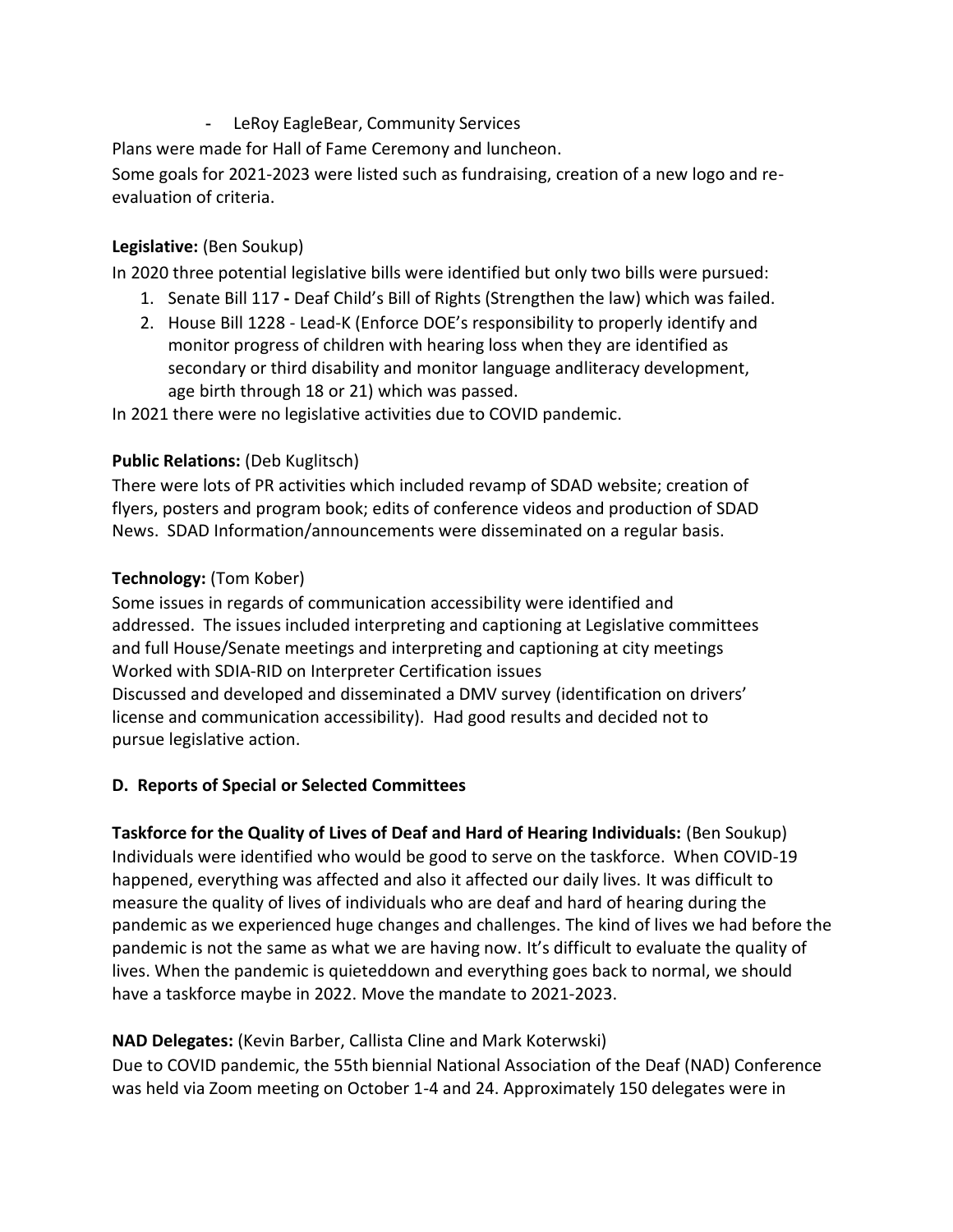attendance. Top five priorities were identified for the NAD Board to work on for the next two years (2020-2022).

## **SDAD Foundation**: (Ben Soukup)

The President invited Ben Soukup, Chair of SDAD Foundation to give an update of the foundation activities. Soukup asked Danny Lacey, Financial Advisor of Kramer Wealth Manager to give a short video presentation. Investments looked very healthy and continued to grow.

## **Necrology**

A slide show was presented in remembrance of our deceased SDAD members and friends.

# **Nominations**

The members were asked to see Nomination Chair if they were interested in running any positions.

# **E. Unfinished Business**: None

President called for a recess at 11:19 AM, meeting resumed at 1:48 PM.

# **F. New Business**

Tom Kober (David Soukup) moved that SDAD establish an Interpreter Task Force to strengthen and clarify verbiage regarding these SD Interpreter Laws (Codified Law Article 46:31, and Administrative Rules) that interpreter certification is required to follow. Also, to explore the possibilities of implementing an independent committee/board who will be responsible for responding to grievances that are filed and making sure the requirements are enforced in a timely manner. Selection of the task force should be from: 2 independent contractors, 1 VRS industry representative, 2 SDRID representatives, 4 SDAD representatives, 1 interpreting agency representative and 2 state agencies representatives. The total will be 12 representatives. The final report must be completed by November 1, 2021.

Patty Kuglitsch (Dwight Jensen) amended to delete January 1, 2021 and insert November 1, 2021.

Amendment and main motion carried.

Jeff Panek (Sonny Rasmussen) moved that SDAD work with the Department of Education to build a better relationship and develop better plans and ideas for children who are deaf and hard of hearing in South Dakota.

Teresa Nold (Pat Anderson-O'Neill) amended to insert "upon receiving data from Lead-K assessment from the Department of Education". Failed

Callista Cline (Angela Ellman) made an amendment to refer to the education committee. Amendment and main motion carried.

Sonny Rasmussen (Jeff Panek) moved to transfer \$30,000 from the General Fund to the SDAD Foundation. Carried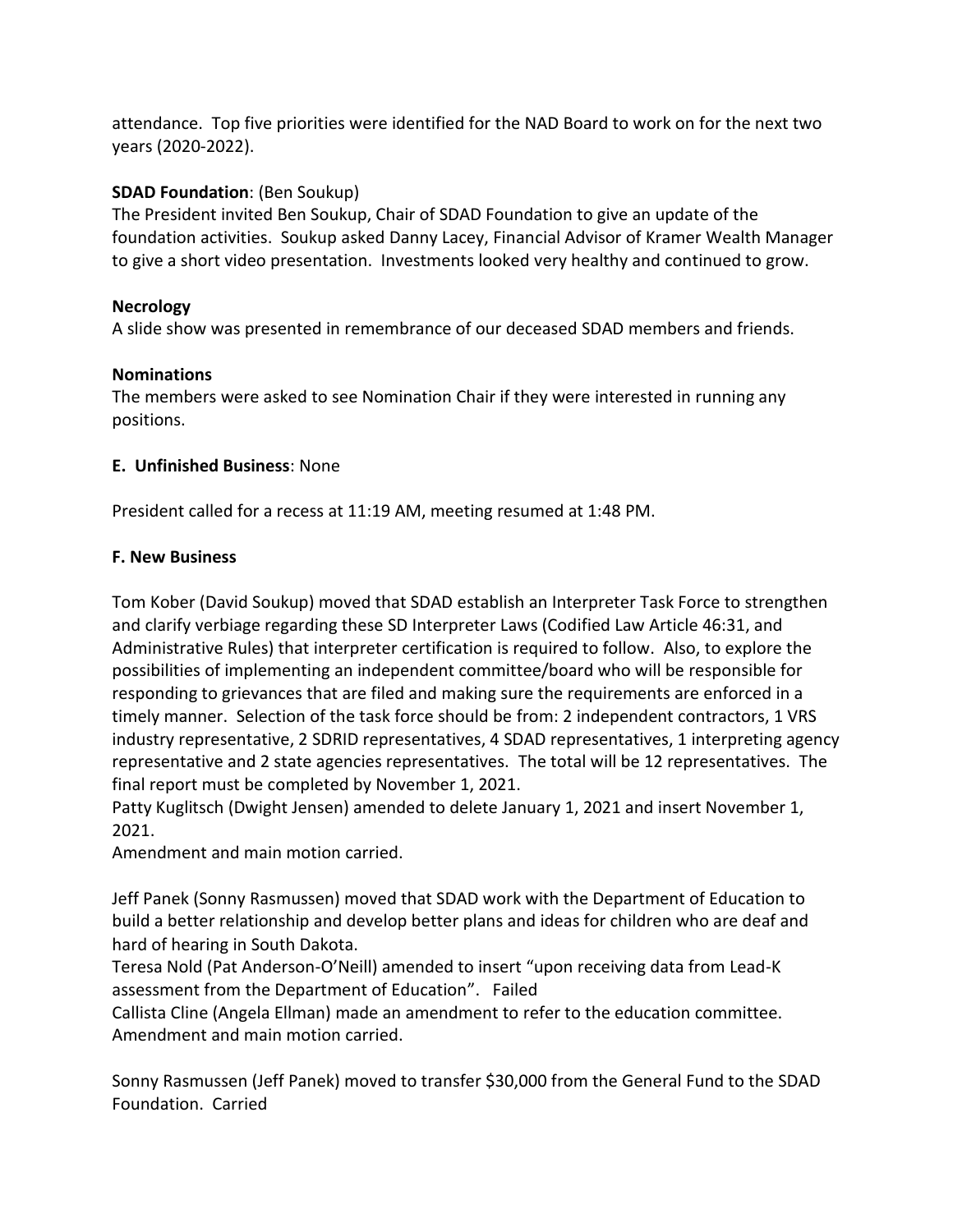Sonny Rasmussen (Jeff Panek) moved to close the All-Classes Reunion remaining fund and transfer the fund to the General Fund. Carried

Sonny Rasmussen (Jeff Panek) moved to close the SDAD Cultural Heritage Center remaining fund and transfer to the General Fund. Carried

Benjamin Soukup (Larry Puthoff) moved that the membership fee will be at \$1.00 per 2 years. There will be no prorated membership fee at any time. Sonny Rasmussen (Connie Dokken) amended to insert "starting 2022". Jeff Panek ( ) amended to delete \$1.00 and insert \$2.00. Failed Amendment and main motion carried.

Patty Kuglitsch (Tanya Miller) made a motion that SDAD explore electronic payment options. Carried

Scott Miller (Jeff Panek) made a motion that the Deaf Cultural Heritage Center set up \$15,000 fund to cover the contractor's work to digitize the museum storage. Tanya Miller (Patty Kuglitsch) amended to receive \$15,000 from SDAD General Fund after "to" and delete \$15,000. Amendment and main motion carried.

There being no further proposals, new business was closed.

#### **G. SDAD Budget:**

John Timmer (Wendell Mitchell) moved to approve the 2021-2023 budget. Carried

#### **H. Election:**

| President:     | Kevin Barber    |
|----------------|-----------------|
| Vice President | Callista Cline  |
| Secretary      | David Dahle     |
| Treasurer      | Patty Kuglitsch |

Larry Puthoff (Sonny Rasmussen) moved to suspend Section 4.02. Carried

William Christiansen (Tanya Miller) moved to accept the four officers by acclamation. Carried

| Board: | Linda Janecek   |         |
|--------|-----------------|---------|
|        | Brenda Johnson  | Elected |
|        | Sheila Barton   |         |
|        | Tanya Miller    | Elected |
|        | Sonny Rasmussen | Elected |